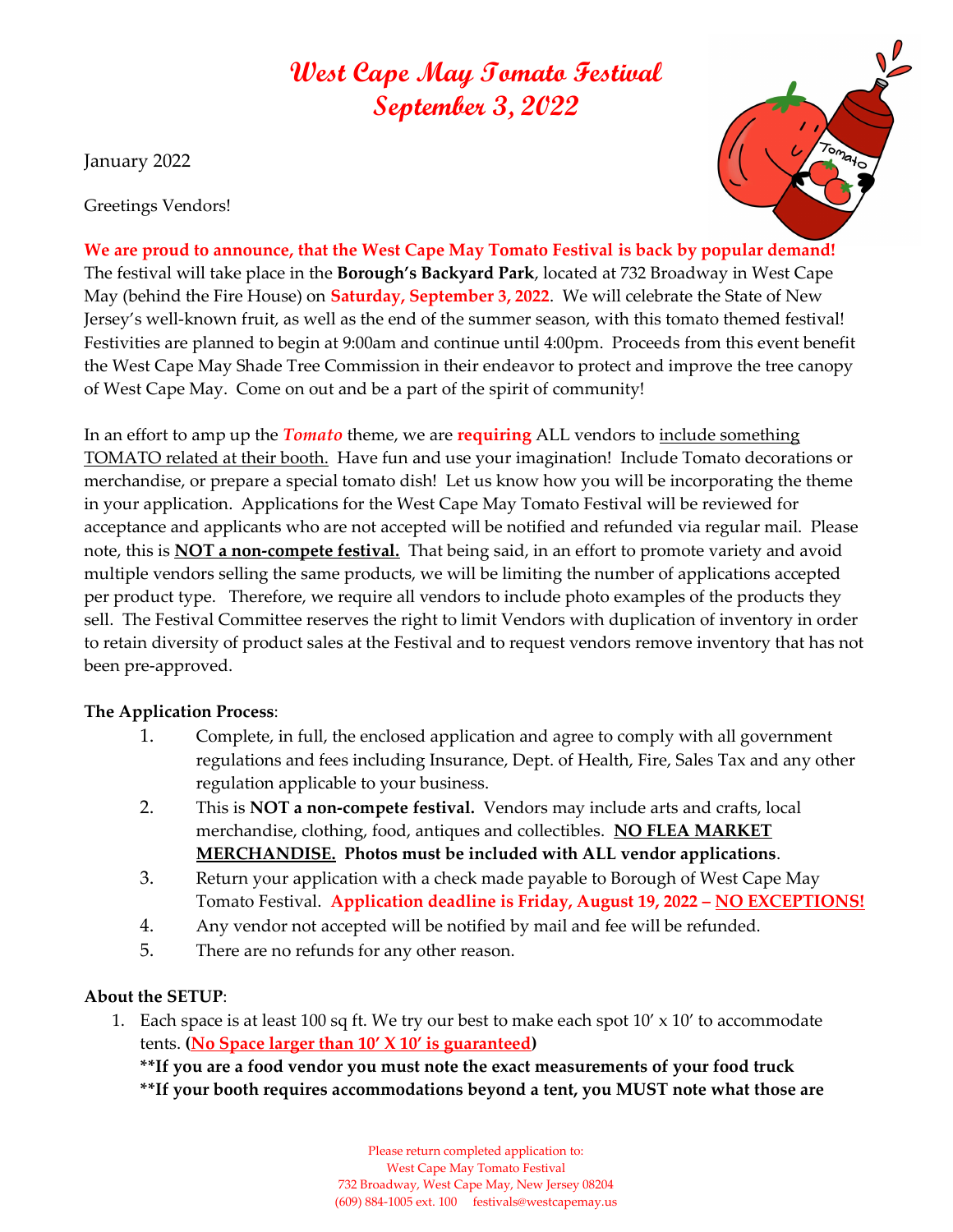\*\*Vendors unable to park their vehicle behind their booth space should plan to park OFF of the Borough Facility on one of the numerous side streets in order to retain maximum parking availability for festival patrons. Your cooperation will help ease parking lot congestion and likely increase your sales!

- 2. All tents must be securely weighted down.
- 3. Tables must be covered to the ground and items attractively displayed.
- 4. Food, art and work demonstrations at your site is encouraged.
- 5. Set up must be completed by 8:30am and there may be NO take down before 4:00pm.
- 6. Vendors are responsible to TAKE AWAY ANY AND ALL packing materials and trash, leaving your space clean. \*\*\*DO NOT USE PARK TRASH CANS FOR YOUR TRASH\*\*\*

The Rain Date is planned for Sunday, September 4, 2022. Please be advised that there are no refunds, EVEN in the event of weather-related cancellation on both days. Information on postponement or cancellation will be provided to the vendors via email at the address provided on the applications, and will be posted on the Borough's website at www.westcapemay.us.

Insurance Requirement: Due to requirements of the Borough's insurance carrier, ALL applicants must provide an insurance certificate in order for an application to be considered. ALL vendors and nonprofit groups are required to provide WCM Tomato Festival with evidence of Liability insurance, naming the following as additional named insured: Borough of West Cape May, WCM Tomato Festival and WCM Shade Tree Commission in the amounts as follows:

| Home Business Type      | $$100,000$ . Liability | *May use Homeowner Policy* |
|-------------------------|------------------------|----------------------------|
| Non-Profit/Charity Type | $$300,000$ . Liability |                            |
| <b>Business</b>         | \$1 million liability  |                            |

\*\*Please contact your insurance carrier for information on your specific needs. \*If providing via email, please have your insurance company forward to festivals@westcapemay.us

Should you have any questions regarding this application, please contact Theresa or Erin at (609) 884- 1005 ext. 100 or 101 or via email to **festivals@westcapemay.us** 

Thank you and we look forward to seeing you at the West Cape May Tomato Festival!

Theresa & Erin

Theresa Enteado & Erin Seer, Organizers West Cape May Tomato Festival

> Please return completed application to: West Cape May Tomato Festival 732 Broadway, West Cape May, New Jersey 08204 (609) 884-1005 ext. 100 festivals@westcapemay.us